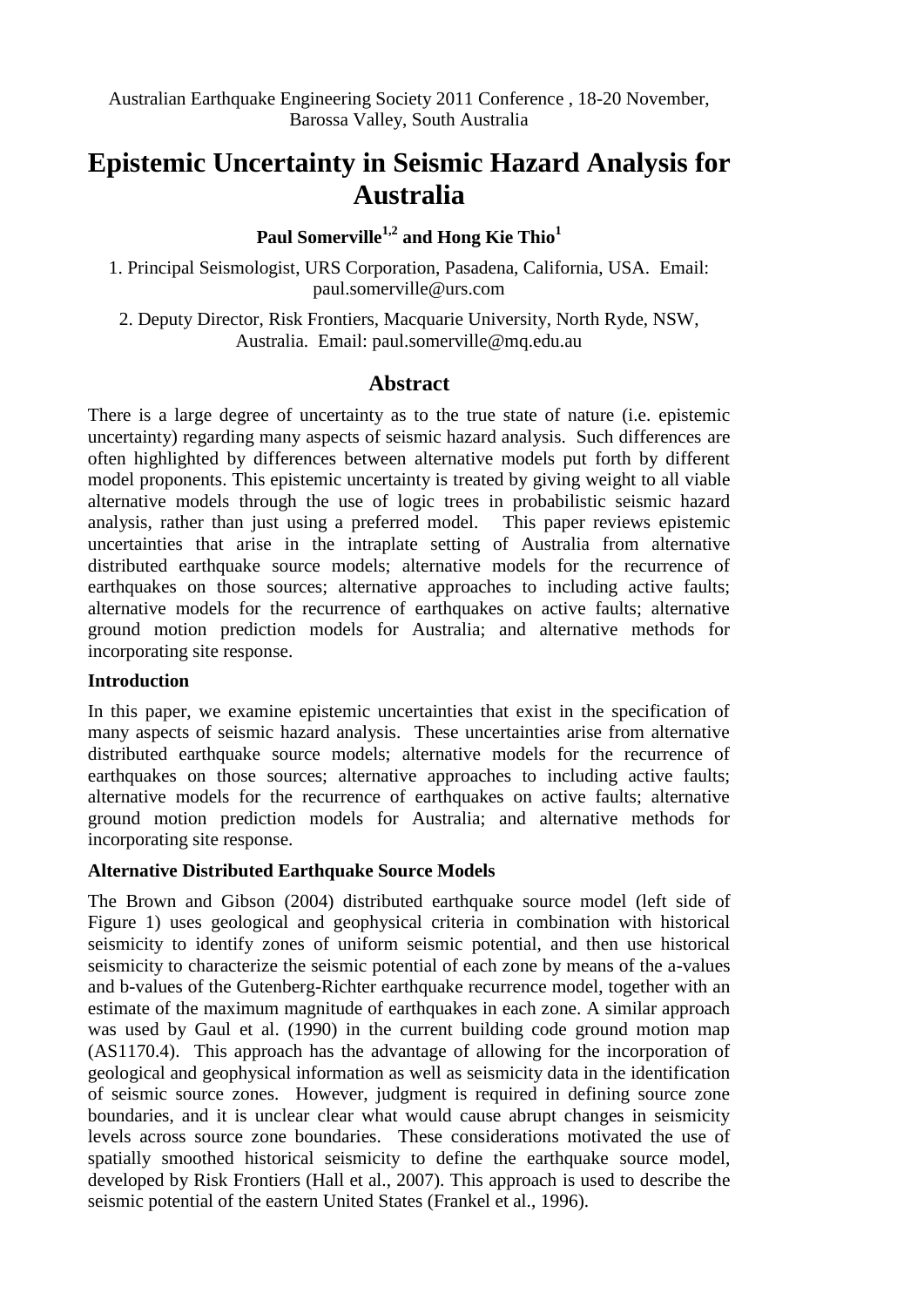

Figure 1. Left: Brown and Gibson (2004) earthquake source model based on geological and geophysical data together with historical seismicity; Right: Hall et al. (2007) earthquake source model based on spatially smoothed seismicity.

This approach gives a spatially continuous source model without boundaries except in b-value (right side of Figure 1). The spatial smoothing approach has the advantages of simplicity and of avoiding uncertainty in the geological definitions of zones, but has the disadvantage of not making use of potentially informative geological data.

#### **Alternative Earthquake Recurrence Models**

The distribution of earthquake magnitudes in these earthquake source zones is usually assumed to follow the Gutenberg-Richter model (left side of Figure 2). However, the distribution of earthquake magnitudes on discrete active faults may be better represented by the characteristic recurrence model, in which most of the fault slip is taken up in large earthquakes (right side of Figure 2).

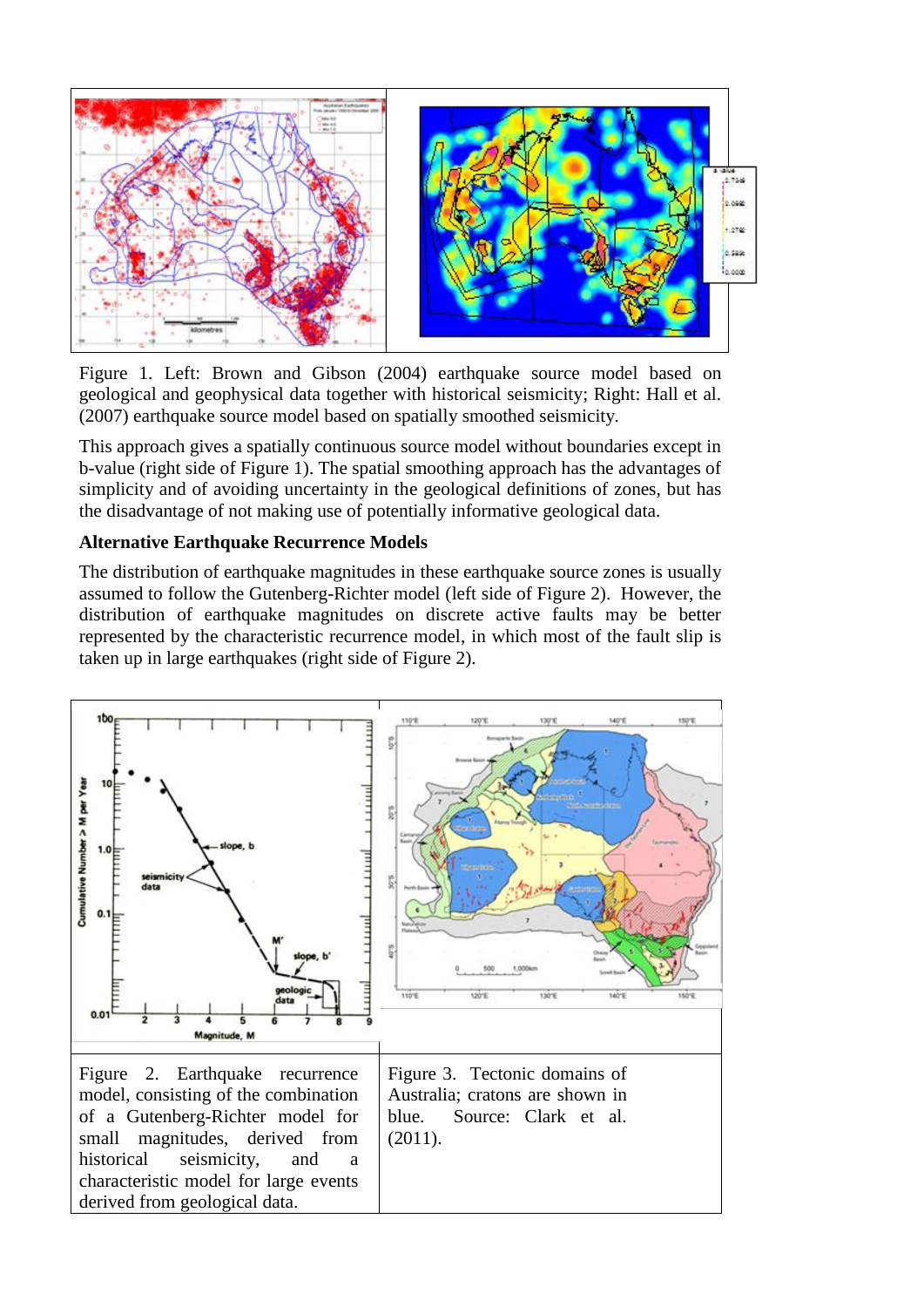If the characteristic recurrence model applies, then the recurrence rate of large earthquakes within a narrow zone around a fault may be underestimated by the Gutenberg-Richter model based on historical seismicity if it only contains small earthquakes. For active faults, it is preferable to estimate the recurrence rate of large earthquakes from geological data, such as fault slip rates, rather than historical seismicity.

#### **Alternative Approaches to Incorporating Active Faults**

In view of the short time span of the historical earthquake catalogue in Australia, it is unclear how best to incorporate active faults into the earthquake forecast. Brown and Gibson (2000) subtract what they interpret as fault-related seismicity from the area source zone in which the fault occurs, and insert a fault source having that seismicity, using a Gutenberg-Richter recurrence model. This approach assumes that the fault seismicity is represented in the background seismicity of the area source. An alternative approach (Somerville, 2008) is to add a fault source for which seismicity is based on slip rate, without modifying the background seismicity of the area source, using a characteristic earthquake recurrence model. This approach assumes that the fault seismicity is not represented in the background seismicity of the area source, in accordance with the characteristic earthquake recurrence model.

Near active faults having slip rates of 0.1mm/yr or more in intraplate Australia, the highest hazard at return periods of 10,000 years, those faults contribute more to the seismic hazard than distributed earthquake source zones. Thus identification of active faults and estimation of the associated slip rates are important for reliable estimation of ground motion hazards near active faults at long return periods. At a return period of 475 years, the hazard contributions from the active fault sources and the distributed seismicity sources are approximately equal at near fault locations in the Australian intraplate tectonic setting.

### **Alternative Recurrence Behaviour of Active Faults**

Clark et al. (2006) found that earthquake activity on faults in Australia is episodic, with clusters of earthquakes on a given fault occurring close together in time (several tens of thousands of years), separated by longer periods (several hundreds of thousands of years) of no large earthquake activity. This is inconsistent with the random temporal (Poisson) distribution of earthquakes that is usually assumed in seismic hazard analysis. Using the results of Clark et al. (2006), it may be possible to identify which faults are currently in an active phase and which are currently in an inactive phase. This could then be applied to the evaluation of the seismic potential of active faults in seismic hazard evaluations.

Clark et al. (2011) reviewed knowledge pertaining to the seismogenic deformation of the Australian continent over the last 5-10 Ma (the Neotectonic Era). Based upon perceived differences in character of the seismogenic faults across the continent, and guided by variations in the geologic and geophysical makeup of the crust, they propose six onshore neotectonic domains, summarized in Figure 3. A seventh offshore domain was defined based upon analogy with the eastern United States.

#### **Alternative Ground Motion Models for Australia**

Brown and Gibson (2000) analysed the attenuation of recorded ground motion in eastern Australia from three earthquakes in the magnitude range of 4.8 to 5.1 in eastern NSW and Victoria (Figure 9 of their paper), and showed that it is more compatible with the Sadigh et al. (1997) model for tectonically active regions than the Toro et al. (1997) model for tectonically stable regions. Studies by Allen et al. (2005) and McPherson and Allen (2006) using stochastic modeling of ground motions in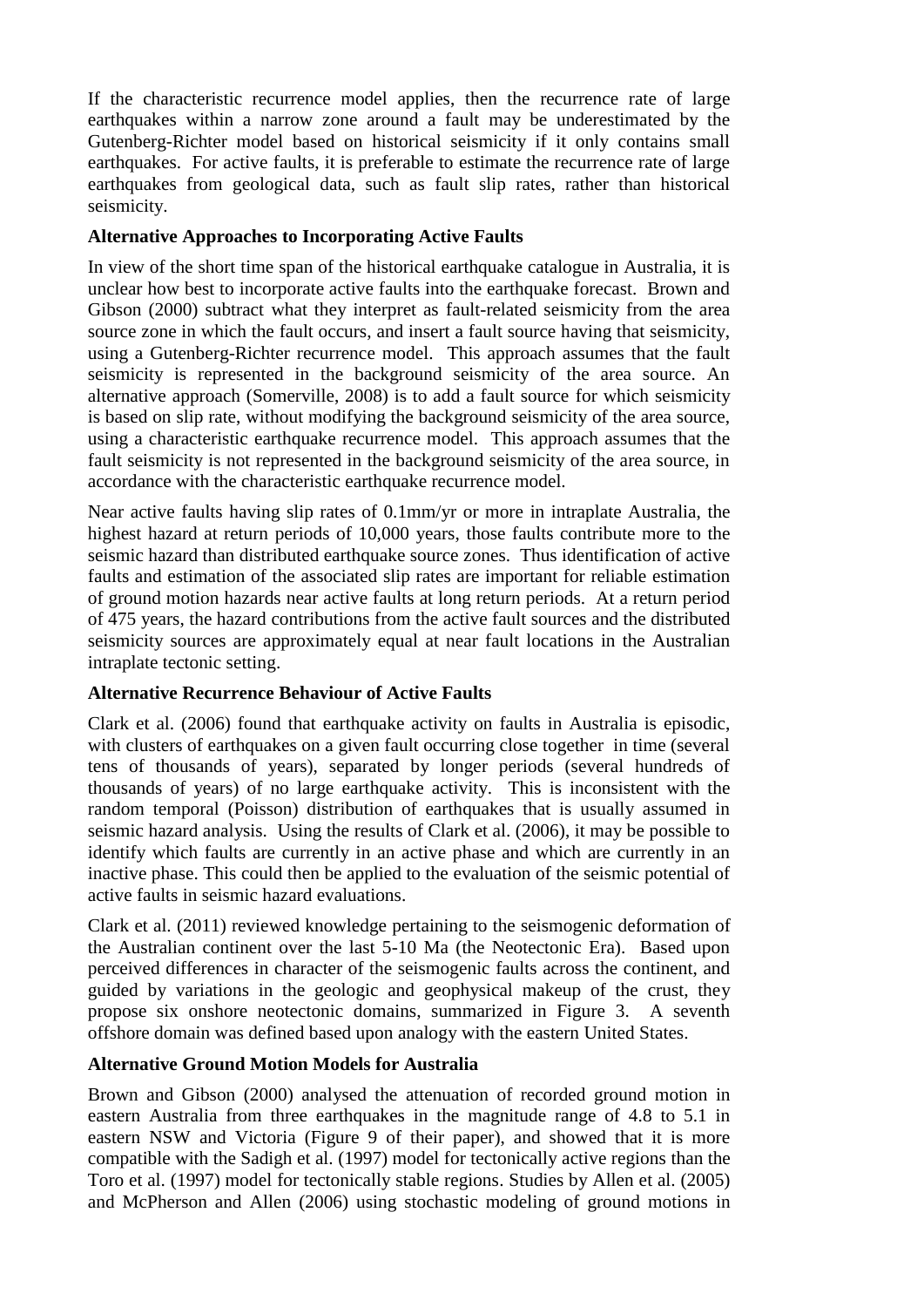Southeastern Australia also produce response spectra whose shapes are more compatible with the Sadigh et al. (1997) model than the Toro et al. (1997) model.

The few ground motion recordings of earthquakes in Australia are all from small magnitude earthquakes, and do not provide a direct means for developing ground motion models for Australia. Accordingly, Somerville et al. (2009) used seismological theory and calculations to develop ground motion models, checking the calculations for consistency with available data from Australian earthquakes at each step. These ground motion models predict response spectra in addition to peak acceleration. Except in cratonic regions of Australia, Somerville et al. (2009) found that ground motions in Australia are like those from tectonically active regions of the world, consistent with past practice (Brown and Gibson (2000). The cratonic regions of Australia include much of Western Australia (but not the coastal strip west of the Darling Fault, including Perth); south-central South Australia; the northern part of the Northern Territory; and northwestern Queensland (Figure 3, Clark et al, 2011). Figure 4 compares response spectrum predictions of the non-cratonic Australia model of Somerville et al. (2009) with the predictions of the NGA model of Boore and Atkinson (2008) for tectonically active regions and the Toro et al. (1997) model for tectonically stable regions.



Figure 4. Comparison of response spectra for the Somerville et al. noncratonic Australia model with the NGA model of Boore and Atkinson (2008) for tectonically active regions and the Toro et al. (1997) model for tectonically stable regions.

A new set of ground motion prediction models for tectonically active regions, termed the NGA models, has been developed recently (Abrahamson et al., 2008). The metadata describing the strong motion recordings used in the development of the NGA models are well documented, and a vastly larger data set was used than in the previous generation of models (Abrahamson and Shedlock, 1997). As a result, the NGA ground motion models that have a much more substantial basis than the 1997 generation of models. In particular, as discussed further below, the specification of site response using Vs30 has provided much greater flexibility in the application of these models to hard rock sites. The developers of each of the five NGA models were involved in the development of one of the earlier generation of models summarised in Abrahamson and Shedlock (1997). In each case, the authors of the NGA models specified that their NGA model supersedes their previous model. For example, the Chiou and Youngs (2008) model supersedes the Sadigh et al. (1997) model.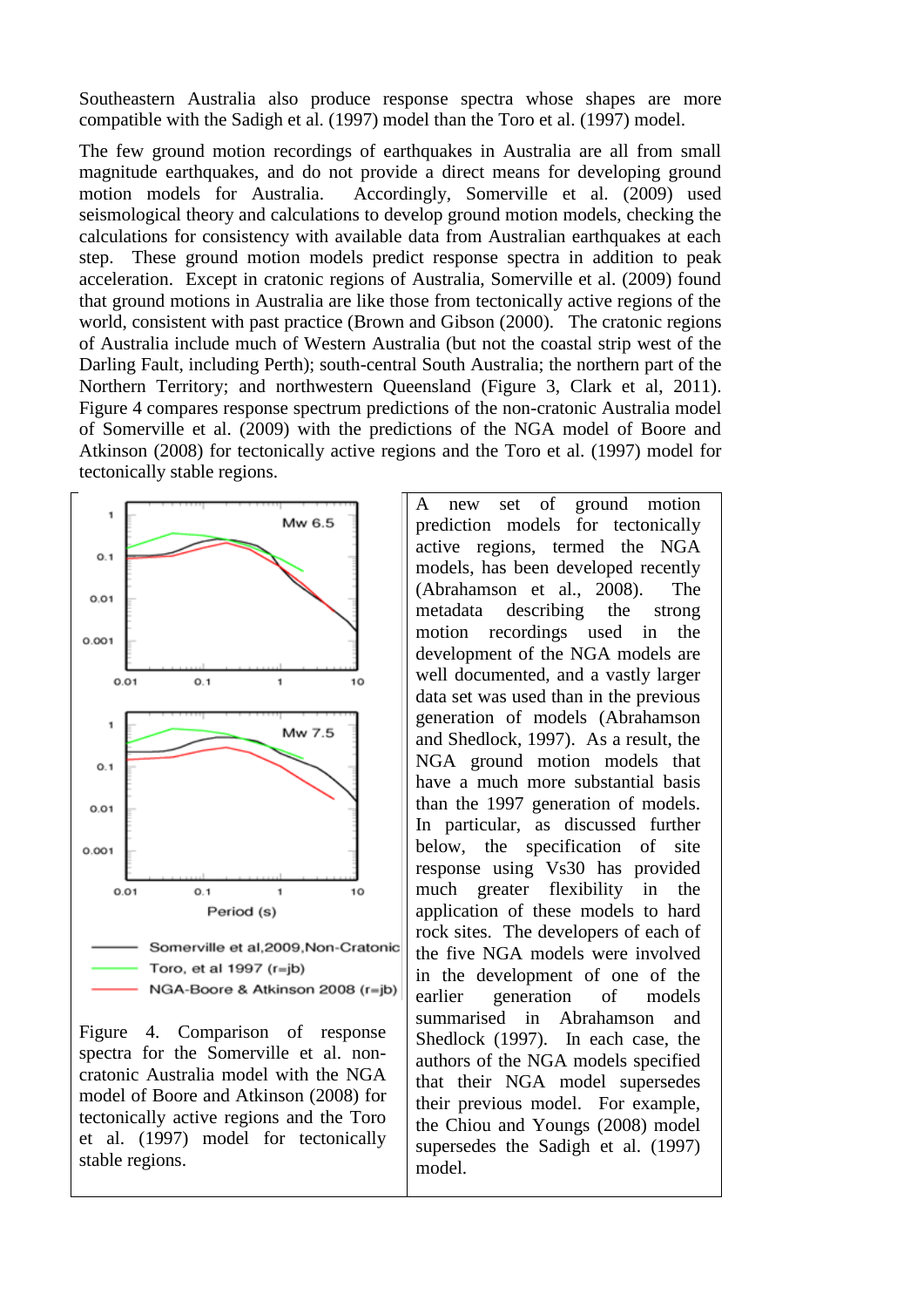#### **Impact of Site Conditions on Ground Motion Level**

Ground motion prediction models used in earthquake engineering are based on three main parameters: the magnitude of the earthquake, the distance of the earthquake from the site, and the site characteristics. It has long been known that site characteristics have a strong influence on ground motion level. Until recently, site characteristics have been represented by broad geological categories such as "rock" or "soil." In eastern Australia, it has been common to assume that the site characteristics of dam abutments can be represented by the "rock" site category in ground motion models such as Sadigh et al. (1997).

Recently, new ground motion models, such as the NGA models (Abrahamson et al., 2008) have been developed, and these models quantify site characteristics in a much more rigorous way. Specifically, these new models specify the site characteristics using Vs30, which is the average shear wave velocity in the uppermost 30 meters below the ground surface. Amplification of ground motion is inversely proportional to Vs30, the average shear wave velocity in the top 30 metres. The amplification is roughly equal to the square root of the ratio of subsurface to surface shear wave velocity. Although Vs30 is not yet routinely measured in the foundation investigations for dams, it can usually be inferred from the P-wave velocities obtained from seismic refraction surveys whose purpose is to assess the rippability of rock materials.



The large sensitivity of ground motion level to Vs30 is shown in Figure 5. The ground motion level is represented by the response spectrum, in which the peak acceleration is represented on the left side (equivalent to spectral acceleration at a natural period of 0.01 seconds). In Australia, it has been common to assume that the site characteristics of dam abutments can be represented by the "rock" site category in ground motion models such as Sadigh et al. (1997). However, this ground motion model is representative of soft rock sites in California having an average shear wave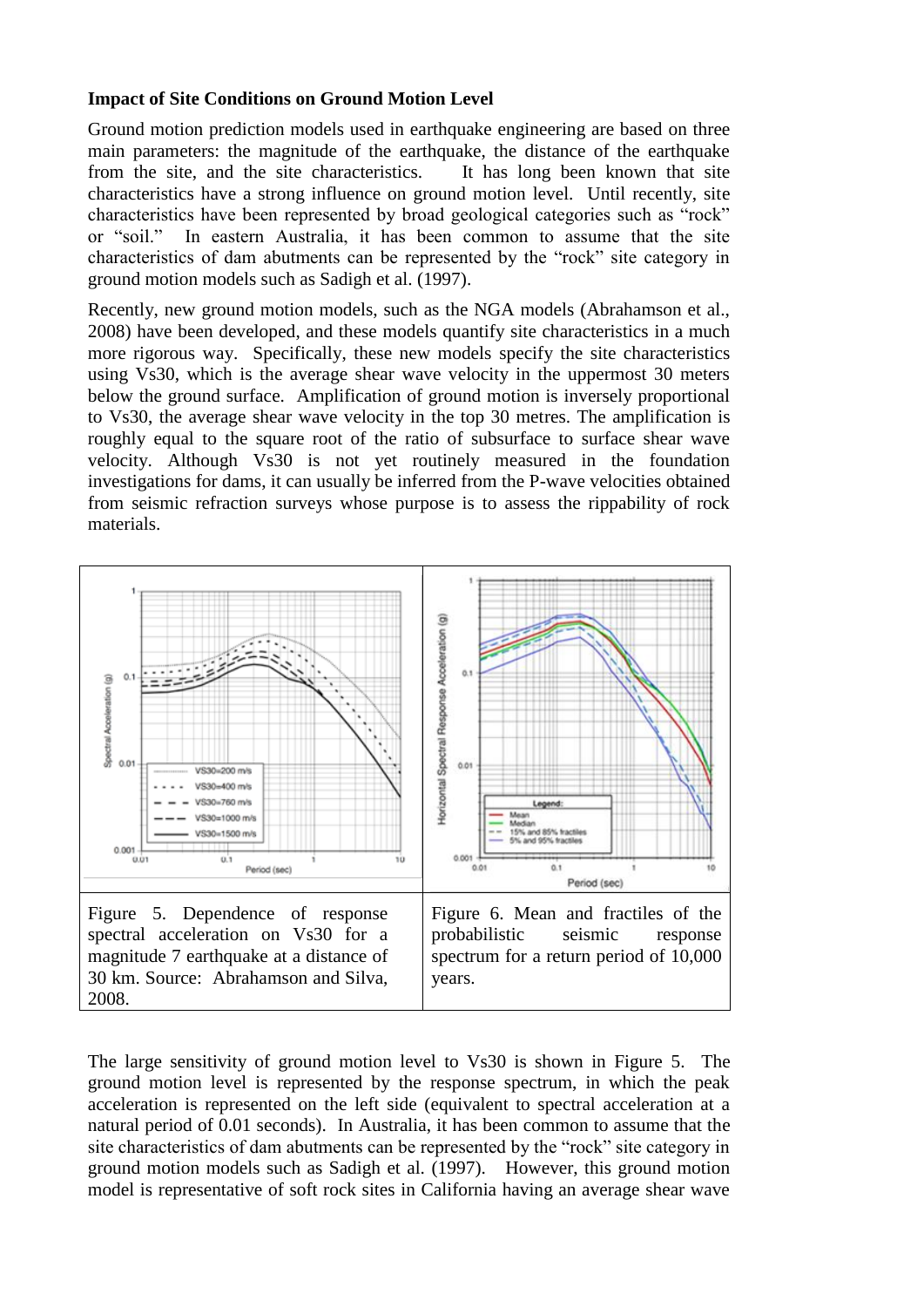velocity (Vs30) of only 520 m/sec, while many dams in Australia may be founded on hard rock having Vs30 of 1,000 m/sec or more. Re-evaluation of the seismic hazard may identify a significant level of conservatism in those dams located on hard rock foundations.

## **Representation of Epistemic Uncertainty using Fractiles of the Hazard**

The preceding sections of this paper have described the epistemic uncertainties that exist in the choice of many of the input parameters required for probabilistic seismic hazard analysis. These include models for forecasting earthquakes, predicting the ground motions and characterising the site response. These epistemic uncertainties are treated using alternative branches in a logic tree, with weights given to the various alternative models based on evaluation of the likelihood that each represents the true state of nature. This results in a seismic hazard curve for each branch of the logic tree. The distribution of the various hazard estimates can then be examined using the fractiles of the hazard, as shown in Figure 6. The fractiles include the median  $(50<sup>th</sup>$ percentile) and the 85<sup>th</sup> and 95<sup>th</sup> percentiles of the hazard. Design ground motions are usually based on the mean hazard, but the fractiles provide an indication of the uncertainty in the true value of the mean hazard.

### **Summary and Conclusions**

There is a large degree of uncertainty as to the true state of nature (i.e. epistemic uncertainty) regarding many aspects of seismic hazard analysis for the intraplate setting of Australia. Such differences may be highlighted by alternative models put forth by different proponents. These uncertainties pertain to alternative distributed earthquake source models; alternative models for the recurrence of earthquakes on those sources; alternative approaches to including active faults; alternative models for the recurrence of earthquakes on active faults; alternative ground motion prediction models for Australia; and alternative methods for incorporating site response.

This epistemic uncertainty is treated by giving weight to all viable alternative models, rather than just using a preferred model. This is done through the use of logic trees in probabilistic seismic hazard analysis. Each branch of the logic tree gives rise to a different estimate of the median hazard level. Epistemic uncertainty gives rise to uncertainty in the true value of the median ground motion estimate; this uncertainty can be represented by fractiles of the hazard.

In Australia, it has been common to assume that the site characteristics of dam abutments can be represented by the "rock" site category in ground motion models such as Sadigh et al. (1997). However, this ground motion model is representative of soft rock sites in California having an average shear wave velocity (Vs30) of only 520 m/sec, while many dams in Australia may be founded on hard rock having Vs30 of 1,000 m/sec or more. Re-evaluation of the seismic hazard may identify a significant level of conservatism in those dams located on hard rock foundations.

## **References**

Abrahamson N.A. and Silva W.J. (2008). Summary of the Abrahamson & Silva ground motion relations, Earthquake Spectra 24, 67-98.

Abrahamson N.A., G. Atkinson, D. Boore, Y. Bozorgnia, K. Campbell, B. Chiou, I.M. Idriss, W. Silva and R. Youngs (2008). Comparisons of the NGA ground motion relations. Earthquake Spectra 24, 45-66.

Brown, A. and G. Gibson (2000). Reassessment of earthquake hazard in Australia, Proc 12th World Conf on Earthquake Engineering, Auckland, paper 751, 8 pages.